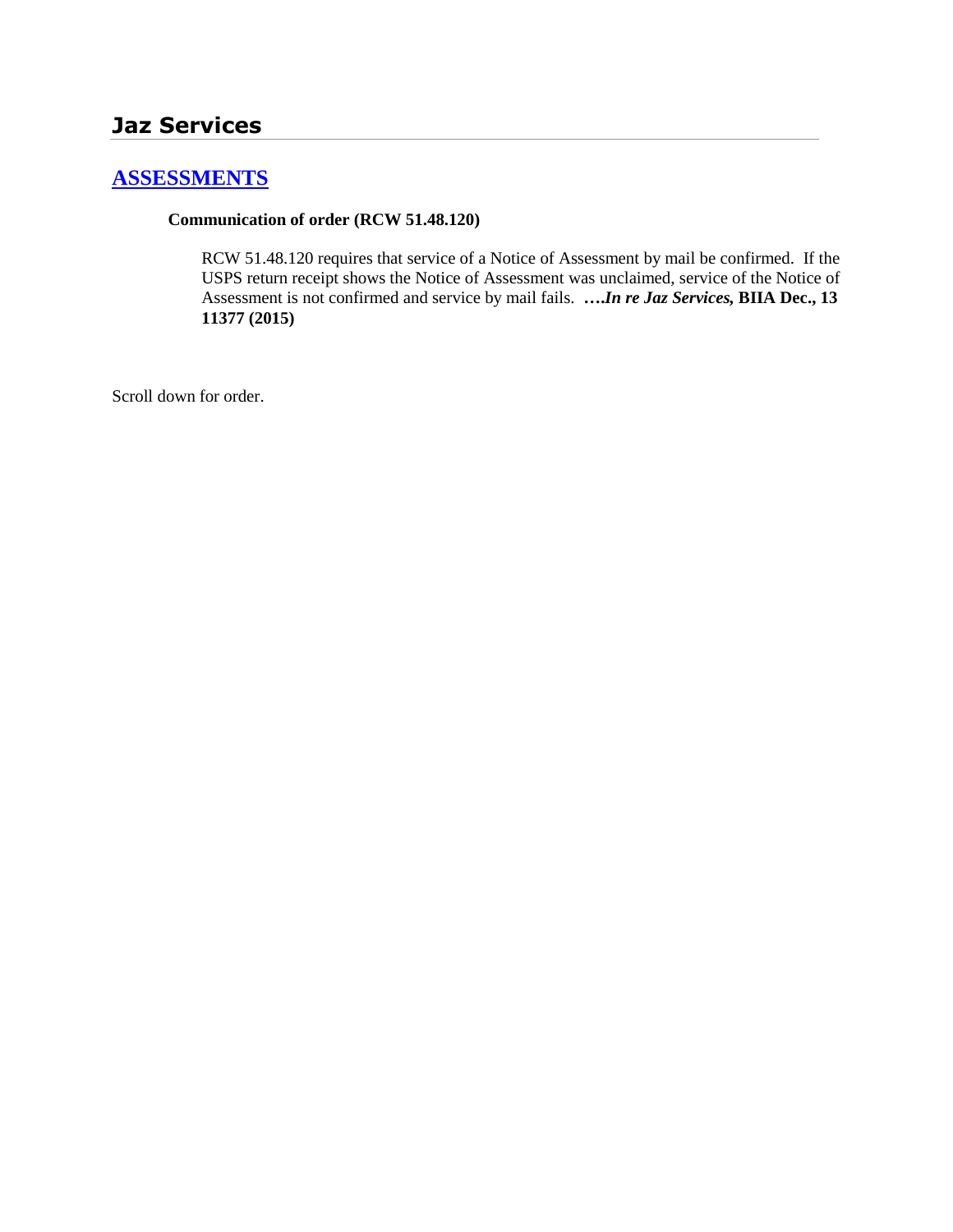#### **BEFORE THE BOARD OF INDUSTRIAL INSURANCE APPEALS STATE OF WASHINGTON**

**)**

**) ) )**

**IN RE: JAZ SERVICES LLC ) DOCKET NO. 13 11377**

**ORDER VACATING PROPOSED DECISION AND ORDER AND REMANDING THE APPEAL FOR FURTHER PROCEEDINGS** 

### **FIRM NO. 925,776-01**

APPEARANCES:

Firm, Jaz Services, LLC, by Law Offices of Martin Silver, P.S., per Martin Silver

Department of Labor and Industries, per Jerry Billings, Litigation Specialist, and by The Office of the Attorney General, per Scott T. Middleton

Michael Daniels and Patricia Daniels filed an appeal with the Board of Industrial Insurance Appeals on February 4, 2013, from a Department of Labor and Industries Order and Notice Reconsidering Notice and Order of Assessment of Workers Compensation Taxes dated December 14, 2012. In this order, the Department affirmed its Notice and Order of Assessment of Corporate Officer Liability dated August 21, 2012, in which the Department assessed personally Michael Daniels and Patricia Daniels, and their marital community, \$807,155.63 for the unpaid taxes, penalties and interest that had accrued and were unpaid by the LLC, Jaz Services. The appeal is **REMANDED FOR FURTHER PROCEEDINGS**.

# **PROCEDURAL AND EVIDENTIARY MATTERS**

As provided by RCW 51.52.104 and RCW 51.52.106, this matter is before the Board for review and decision. The Department filed a timely Petition for Review of a Proposed Decision and Order issued on November 17, 2014, in which the industrial appeals judge reversed and remanded the Department order dated December 14, 2012. On February 26, 2015, the firm filed a Reply to the Petition for Review.

On June 6, 2013, the industrial appeals judge held a hearing on timeliness of the appeal that Michael Daniels filed on his and Patricia Daniels' behalf. On September 6, 2013, the industrial appeals judge issued an Interlocutory Order Finding a Timely Appeal. We agree with the timeliness determination of the industrial appeals judge.

Following issuance of the Interlocutory Order, a hearing was set for presentation of evidence on the appeal by Michael Daniels and Patricia Daniels (the Daniels) and the Department of Labor

1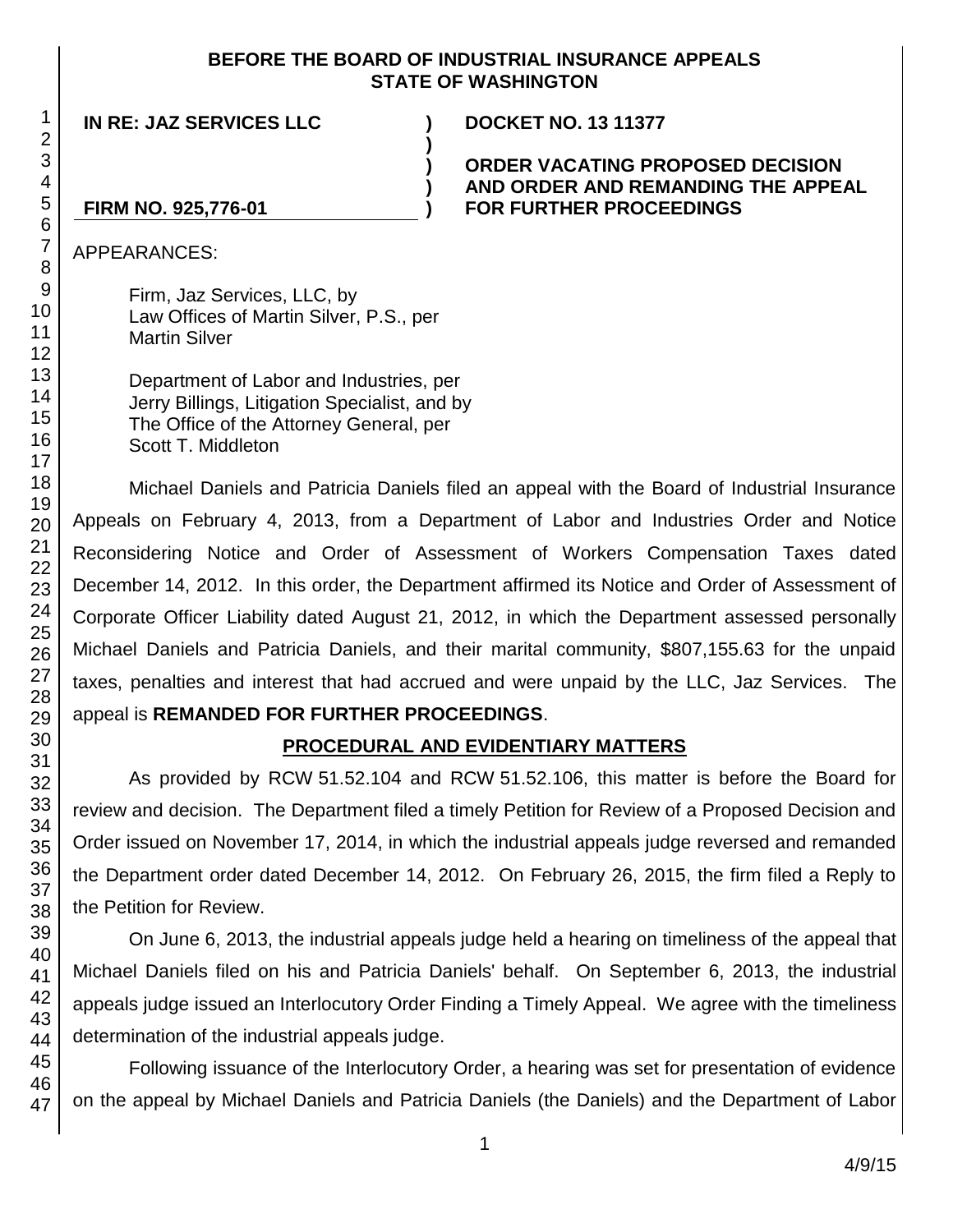and Industries. Before the hearing was held, the Daniels filed Appellant's Motion for Summary Judgment and the Department filed its Opposition to the Daniels' Motion for Summary Judgment. After briefing and a hearing on the motion, the industrial appeals judge issued the Proposed Decision and Order in which she granted the Daniels' motion for summary judgment; reversed the appealed order; and determined that the Daniels are not personally liable for the unpaid premiums of Jaz Services, LLC.

The Board has reviewed the evidentiary rulings in the record of proceedings and finds that no prejudicial error was committed. The rulings are affirmed.

#### **DECISION**

In this appeal Michael Daniels and Patricia Daniels contest the Department of Labor and Industries' determination they are personally liable for the unpaid assessments of premiums and penalties of Jaz Services, a limited liability corporation in which they were principals and that was dissolved by the Secretary of State.

Summary Judgment under Civil Rule 56 is appropriate only if there are no material facts. and given the facts, the Daniels' should be granted relief from the appealed order. CR 56 permits the court to pierce the formal allegations of fact in pleadings and grant relief by summary judgment when determined by uncontroverted facts in affidavits, depositions, admissions, or answers to interrogatories, there are no genuine issues of material fact. A material fact is one on which the outcome depends in whole or in part. The burden is on the party moving for summary judgment to show there is no issue of material fact. All reasonable inferences must be resolved against the moving party, and the motion should be granted only if reasonable people could reach but one conclusion. 1

The industrial appeals judge determined the Daniels' appeal was timely based on an actual hearing on this issue. The industrial appeals judge granted the Daniels relief from personal liability by way of summary judgment. We discuss both here.

**Appeal Timeliness.** We agree with the industrial appeals judge's determination that the Daniels' appeal was timely filed. The Department directed its Order and Notice Reconsidering Notice and Order of Assessment of Workers Compensation Taxes dated December 14, 2012, to the Daniels by certified mail via the US Postal Service (USPS). The Daniels reside at the same Woodinville address used by the Department in its mailing. Mr. Daniels testified that they receive

 $\overline{\phantom{a}}$ See, *In re David Potts*, BIIA Dec., 88 3822 (1989)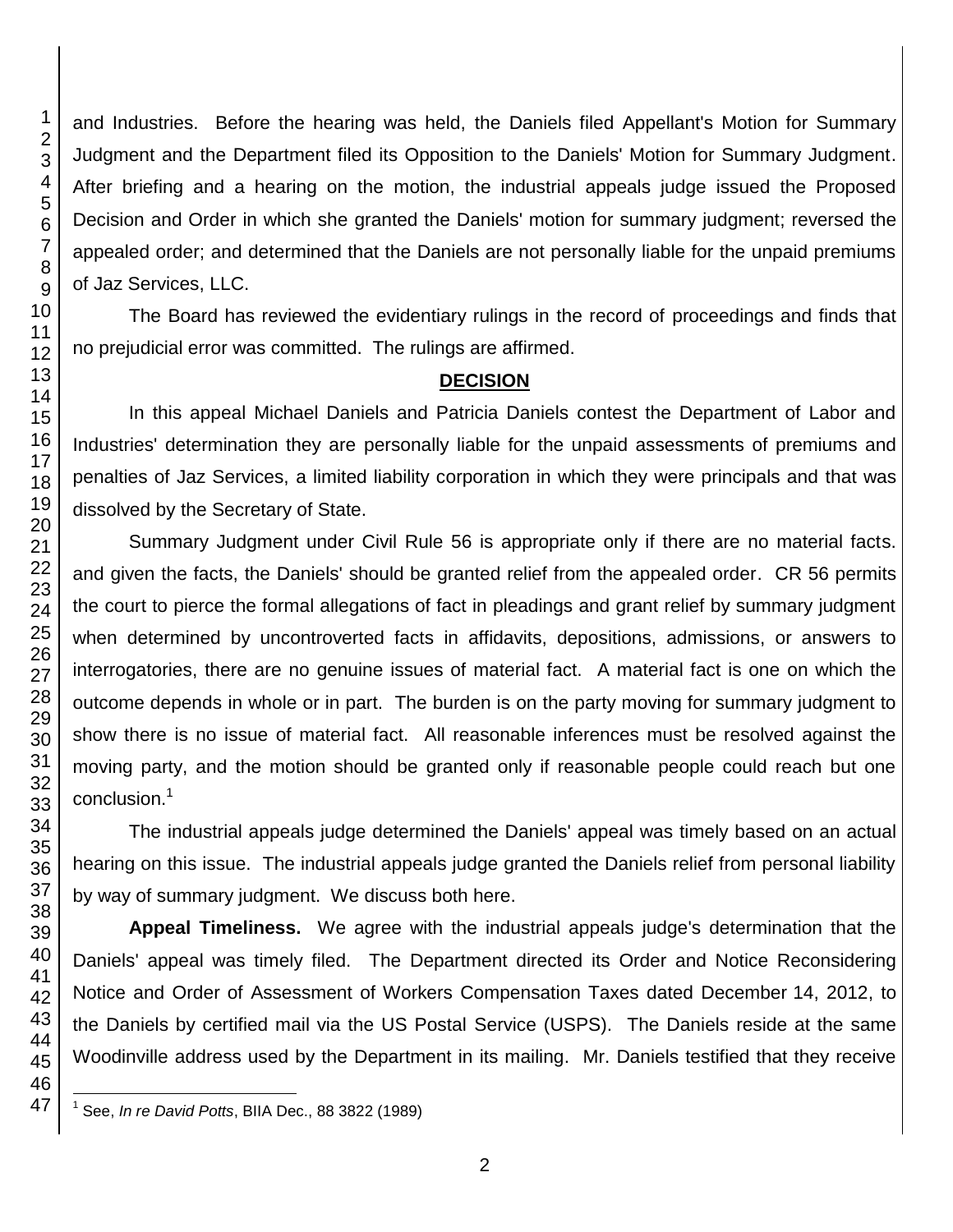their mail in "just one of ten mail boxes up the street and it's picked up and dived (*sic*) accordingly personal and business."<sup>2</sup> Mail is picked up by Mr. Daniels, his wife, and two teenage children. Mr. Daniels testified that he did not receive the Order and Notice until it was personally served on him on January 9, 2013, and that he timely filed his appeal within thirty days on February 4, 2013.

Jerold Billings, a Litigation Specialist with the Department, explained the Department's practice of mailing by certified mail, then receiving USPS return receipts. Handwritten notes on a return receipt indicate the dates USPS placed notice of the held mail in the mailbox of the intended recipient. If the Department receives an indication that certified mail has been unclaimed or the party has moved, the Department may try several measures such as remailing to a corrected address or, as in the Daniels' case, personal service.

The USPS return receipts related to the December 14, 2012 Order sent by certified mail on December 28, 2012, was unclaimed. The receipts show notifications to the intended recipient of December 29, 2012, January 15, 2013, and January 30, 2013. Exhibit No. 3; 6/6/13 Tr. at 24-35.

There is no dispute over the fact that the December 14, 2012 order was not delivered to and left at the Daniels' residence by the USPS. And, there is no dispute over the fact that the Daniels did not receive the December 14, 2012 order until Mr. Daniels received it by personal service on January 9, 2013. Mr. Daniels electronically filed his appeal on February 4, 2013.

The Department may avail itself of alternative means to serve a written notice of assessment on an employer: service by mailing by a method for which "receipt can be confirmed or tracked to the employer's last known address or served in the manner prescribed for the service of summons in a civil action."<sup>3</sup> A notice of assessment becomes final thirty days from "the date the notice of assessment was served" unless a written request for reconsideration is filed with the Department or an appeal is filed with the Board.

The Department contends that the thirty days within which the Daniels must have appealed should be counted from the date of mailing by certified mail, December 28, 2012, and contends the Daniels' appeal over thirty days later on February 4, 2013, is untimely. We disagree with the Department's contention. We agree with the industrial appeals judge's determination that the thirtyday appeal period ran upon the date Mr. Daniels received the assessment, January 9, 2013, and his appeal within thirty days on February 4, 3013, is timely. The Department's argument fails to

 6/6/13 Tr. at 6.

l

RCW 51.48.120

RCW.51.48.131.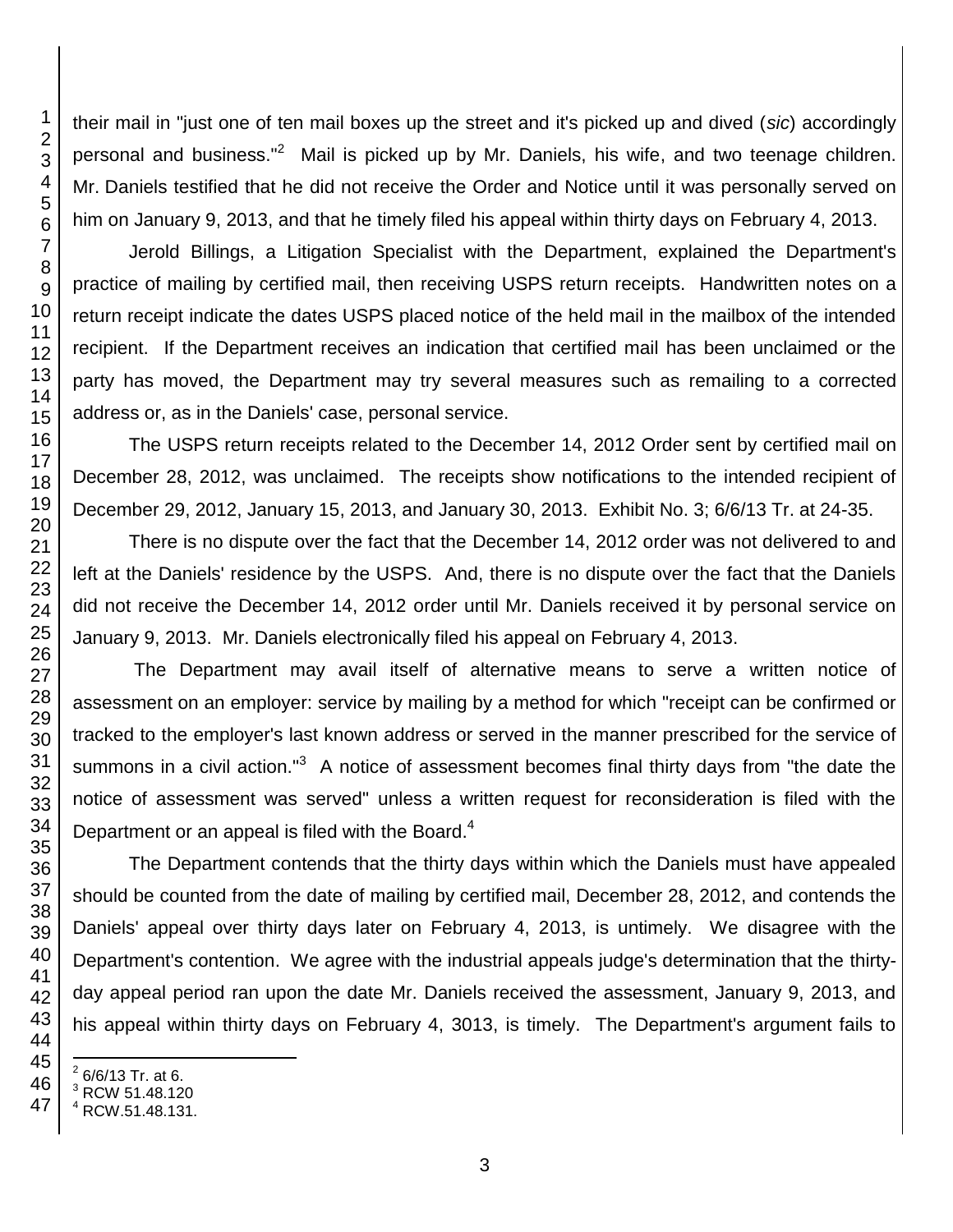distinguish between the statutory provisions for optional **means** of service and **actual** service. The means initially utilized by the Department, certified mail, was permitted, but failed. The assessment was not left for the Daniels to view. The statute, in allowing for certified mail, contemplates that "receipt be confirmed.<sup>5</sup> Receipt by Daniels was not confirmed until successful personal service on January 9, 2013. The appeal is timely.

**The Daniels' Substantive Defense.** The Department's authority for personal liability assessments is contained in RCW 51.48.055. In their Motion for Summary Judgment, the Daniels seek to rely on subsection (4) of this statute: "The officer, member, manager, or other person is not liable if all of the assets of the corporation or Limited Liability Company have been applied to its debts through bankruptcy or receivership."

To support their Motion for Summary Judgment, the Daniels presented evidence that Jaz Services filed for Chapter 7 bankruptcy through Mr. Daniels on February 7, 2013, listing assets of \$100. And the Daniels presented evidence that the bankruptcy court at the outset indicated that creditors should not proceed with proof of claims unless they were further notified to provide such. Eventually the court closed the bankruptcy case with an indication there were no assets to distribute.

We reject the Daniels' reliance on the bankruptcy defense allowed in RCW 51.48.055 (4) because their Chapter 7 filing did not occur until after the Department issued its orders that are the subject of this appeal. The Board must determine whether an appealed Department order was correct as of the time the Department issued its order and not as of some later date. The term *nunc pro tunc<sup>6</sup>* commonly refers to whether a court should, based on new facts, change its prior order issued before new material facts came into existence. The Daniels ask this Board to direct the Department to change its personal liability assessment against them based on material facts, the fact of bankruptcy, that exist now but that did not exist when the Department issued its personal liability assessment against them. This would require the exercise of equitable powers this Board lacks. $<sup>7</sup>$ </sup>

We find this appeal timely, but we deny the Daniels' Motion for Summary Judgment. The Proposed Decision and Order of November 17, 2014, is vacated. This order vacating is not a final Decision and Order of the Board within the meaning of RCW 51.52.110.

l

RCW 51.48.120

<sup>&</sup>lt;sup>6</sup> Latin, literally meaning "now for then."<br><sup>7</sup> See In to Johanne Hearner, Dea'd Bl

See *In re Johanna Hoerner, Dec'd*, BIIA Dec., (1986).